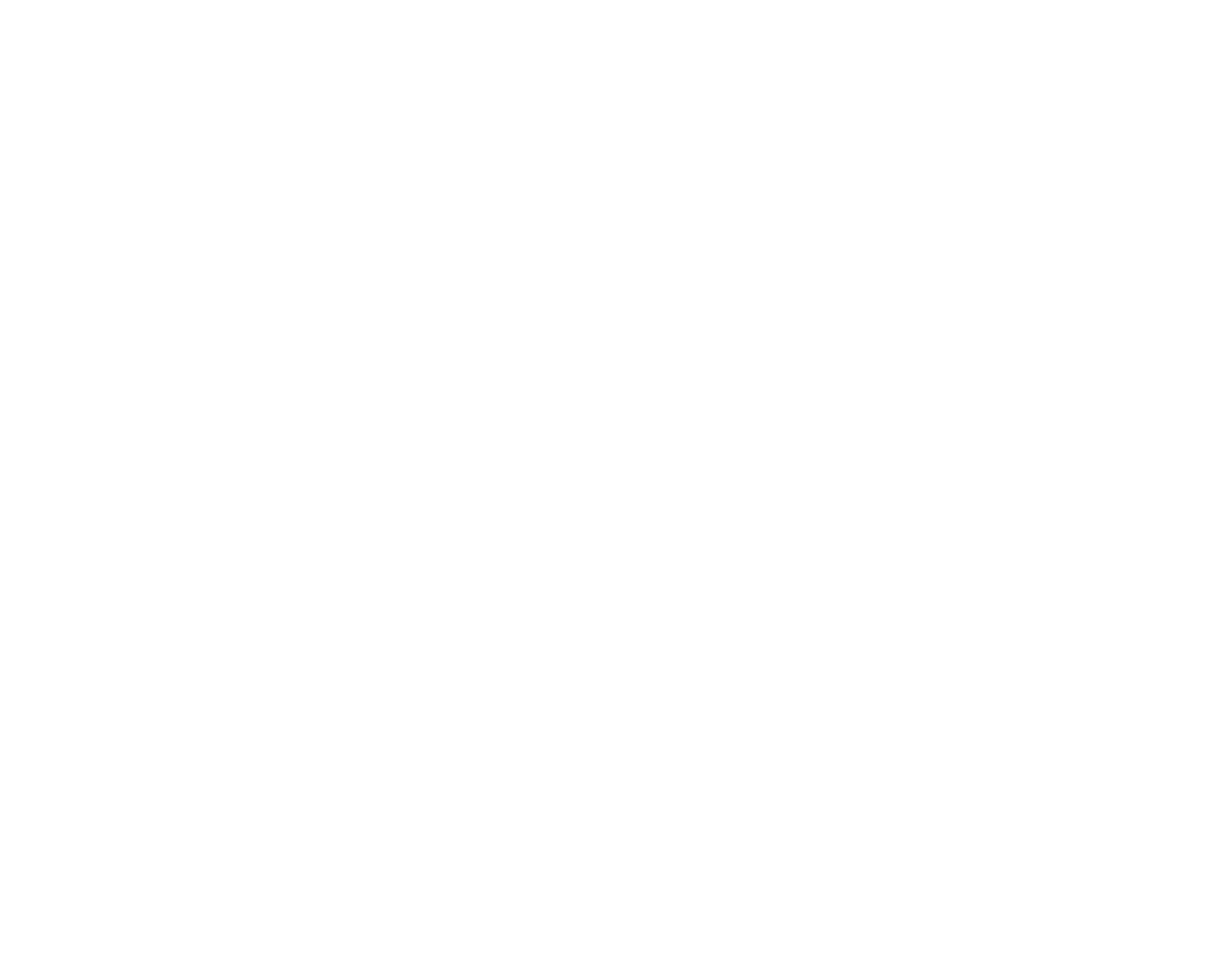## **6. SERVICING**

Lethal voltages are found inside the TD-1 chassis. The user should not attempt to repair or service this unit. All servicing and/or repairs should be referred to Millennia.

If, after reading all instructions, precautions, and warnings, you have remaining questions, please contact Millennia directly before attempting to use your TD-1. Retain this owner's manual as a record of your purchase to aid positive identification in the event of loss.

Before connecting power to the TD-1, assure that the rear panel voltage selection fuse block switch is set correctly. In the USA or Japan, TD-1 is shipped with the voltage selection block set to 100-120 VAC. If you change the voltage selection block to 200-240 VAC usage, be sure to change both fuses to the correct types. See "Rear Panel" instructions for proper fuse requirements.

The TD-1 enclosure measures approximately 8.5" wide x 3.5" high x 13.5" deep and is designed for mounting (in pairs) into a standard 2U, 19" equipment rack. If the TD-1 is mounted in a road case or other rack which is prone to strong vibration or shock, it is highly recommended that the rear of the TD-1 be supported or otherwise reinforced to withstand such conditions. TD-1 contains high voltage vacuum tube and discrete transistors, many running in Class-A bias. As such, the TD-1 TWIN DI-RECT runs quite warm and should be mounted for proper ventilation with at least one rack screw space open above and below the unit.

TD-1 is designed on a common ground topology. For high quality operation, and for your own safety and the safety of others, do not defeat the power cord earth grounding pin. If required, earth ground can be lifted safely via built-in switching, described later.

TD-1 FRONT-END PROTECTION: Millennia Music & Media Systems enjoys a reputation for what many top engineers and producers call the world's most musically accurate and dynamically uniform microphone preamplifier — the HV-3. But this thoroughbred design is not achieved without certain operating criteria. Back-to-back Zener diodes protect the super-matched discrete bipolar input transistors against high transient energy spikes common when inserting and extracting XLR connectors. To maintain top performance and protect the TD-1's sensitive HV-3 frontend, it is advised that you do not insert or extract XLR connectors with power on. Get in the habit of disabling AC power and waiting about ten

seconds for the phantom power to fully "ramp down" before inserting or removing a microphone. This is good advice for protecting your microphone investments, as well.

## **DESIGN**

The TD-1 TWIN DIRECT is a collection of core Millennia products designed into a sophisticated recording channel + direct box. We believe TD-1 is the world's most versatile and absolutely best sounding DI (direct injection) box. TD-1 offers numerous signal path topologies (vacuum tube, discrete transistors, monolithics, three different audio transformers, speaker soak, REAMPs, etc.) all sonically optimized to their respective strengths.

TD-1 offers Twin Topology DI input stages which can be switched to employ high voltage vacuum tube (12AT7) -or- 100% discrete transistor (J-FET) amplifiers. The user may also select low, medium, or high input impedance on both input topologies, making TWIN DIRECT the most versatile DI available. The TD-1 also offers two bands of Millennia's acclaimed NSEQ-2 fully parametric equalization, used by top mastering facilities around the globe, fully sweepable from 20 Hz to 25 kHz. The NSEQ-2 bands are provided for high-resolution audio sculpting of instruments such as guitar, bass and keyboard, or artistic and corrective work — adding "air" and "punch," removing "mud," and so forth — all with the natural, artifact-free audio qualities NSEQ is known for. Numerous functions and routing paths are available, as noted by name:

- 1.) HV-3 discrete hybrid solid state microphone preamplifier
- 2.) STT-1 ORIGIN vacuum tube DI Input with selectable impedances
- 3.) Class-A biased discrete J-FET DI input with selectable impedances
- 4.) NSEQ-2 dual band fully parametric equalizer, 20 Hz 25 kHz
- 5.) Patented REAMP® dual guitar simulation outputs (Strat & Les Paul)
- 6.) Numerous Ground-Lift and Ground-Isolation switches and jumpers
- 7.) SPEAKER SOAK<sup>(tm)</sup> quitar amplifier Input Selection
- 8.) Audiophile-grade headphone output with level adjustment
- 9.) Class-A biased discrete solid-state FET output stage
- 10.) High performance DIT-01 output transformer, 3 Hz 300 kHz

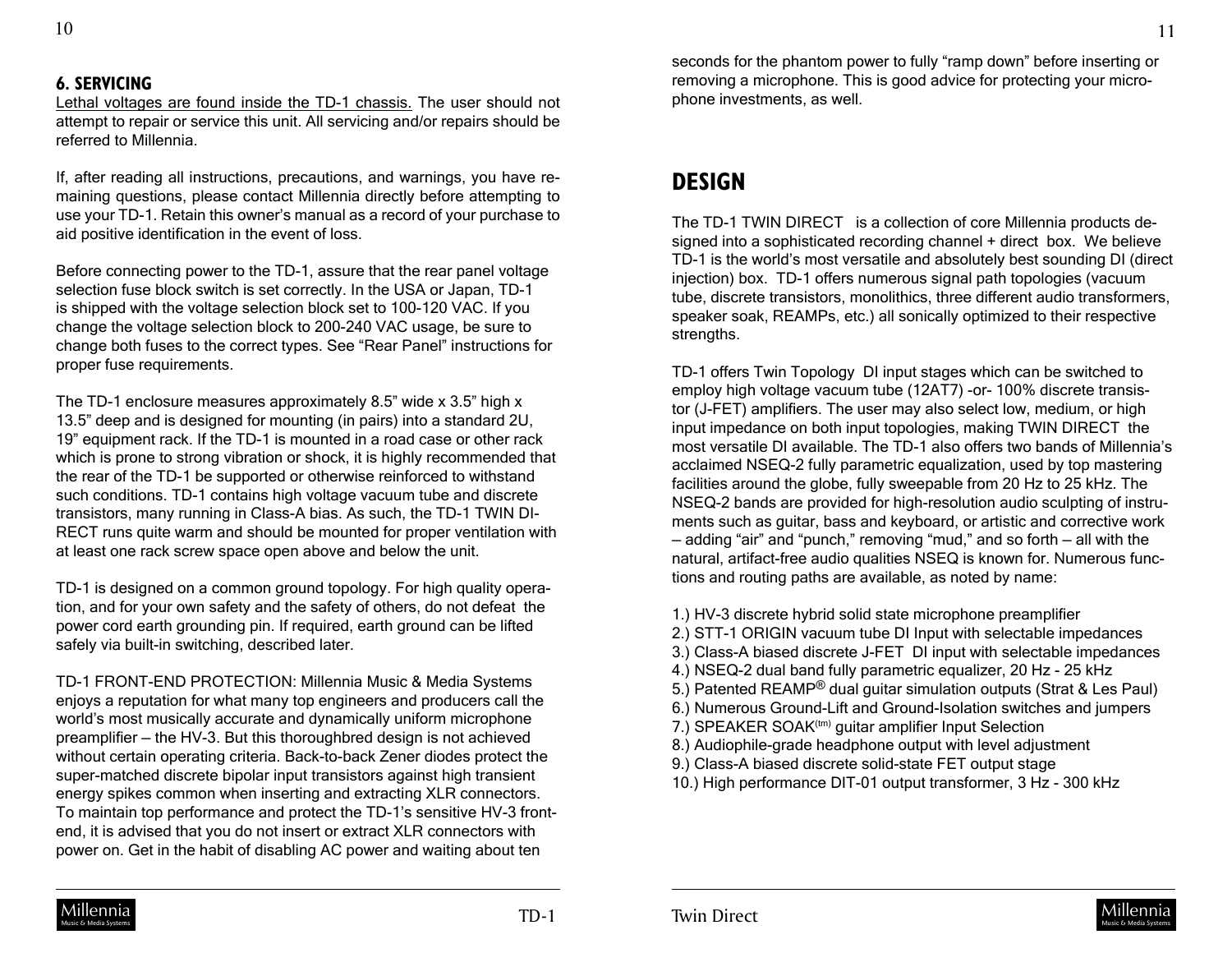TWIN DIRECT has four available audio inputs:

1.) Line Input (XLR, front panel)

- 2.) HV–3 Mic Preamp Input (XLR, rear panel)
- 3.) DI Instrument Input (1/4" phone, front panel)
- 4.) Amplifier / Speaker Soak Input (1/4" phone, front panel)

TWIN DIRECT has nine different rear-panel audio outputs:

- 1.) REAMP<sup>®</sup> Les Paul<sup>tm</sup> Guitar Simulation Output (1/4" phone)
- 2.) REAMP<sup>®</sup> Stratocaster<sup>tm</sup> Guitar Simulation Output (1/4" phone)
- 3.) Balanced Line Level Output (XLR)
- 4.) Balanced Line Level Output (1/4" phone)
- 5.) Transformer Balanced Mic Level Output (XLR)
- 6.) Unbalanced Line Level Output (XLR)
- 7.) Unbalanced Line Level Output (1/4" phone)
- 8.) Headphone Output (1/4" phone)
- 9.) Direct "pass-through" Output (1/4" phone)

## **QUICK START**

OK, let's get started. Disconnect TWIN DIRECT power for now. Grab a guitar or bass or some other source with a 1/4" phone jack output. Plug your source into TWIN DIRECT's front panel 1/4" jack. Connect any TWIN DIRECT output to your destination, such as the line input of a mixer. With the TT (Twin Topology) switch, select vacuum tube or solid state input buffer amplifier. Turn gain knob fully CCW. Now connect power to the unit. Let the unit "warm up" for a few minutes.

Turn the gain knob CW until a normal operating level is reached. If there is too much level at the lowest gain setting, engage the PAD switch. Press the TT switch a few times and listen to the sonic differences between the tube and solid state DI paths. A short auto-mute of the signal path is normal on certain switch selections, including TT. Next, check all three input impedance switch positions for the best sounding input loading. If no difference is detected, use the 2M position. Select the Eq bands and make some normal Eq adjustments to see what effect they have on your source. You're rolling!

See the signal flow diagram later in this manual for TWIN DIRECT's extensive versatility. Mic input is routed directly to an authentic HV-3 microphone preamplifier with up to 65 dB of gain. Line input is routed to

a discrete-hybrid balanced receiver with +45 dB of gain. Instrument (DI) input is routed via TT switch to a vacuum tube buffer amplifier or discrete solid state (FET) buffer amplifier, with triple input impedance selection switching on both topologies. Any input may be attenuated via a -20 dB pad switch. The DI input also offers a selectable guitar amplifier Speaker Soak<sup>tm</sup> input and selectable buffered or unbuffered "direct DI through" output. All inputs are followed by two bands of NSEQ-2 fully parametric Eq stages (20 Hz – 25 kHz). Numerous routing, output, and grounding options round out the world's most versatile and best sounding "direct box."

## **FRONT PANEL — INPUT SECTION —**

### **INSTRUMENT DI / SPEAKER SOAK<sup>tm</sup> INPUT 1/4" Unbal Phone Jack**

The heart of TWIN DIRECT. A normalled 1/4" mono Phone Jack which accepts any unbalanced source, such as MIDI instrument (keyboard, sampler, etc..), electric guitar, electric bass, piezoelectric acoustic guitar pickup, etc.. This DI (Direct Inject) input will accept virtually any known DI signal level, from very low output passive sources, to high output (>15 Volts RMS) active sources. This input is also designed to accept direct feed from a power amplifier, such as a guitar amp (see "Speaker Soak" switch, below).

Most keyboards and MIDI instruments have electrically buffered outputs exhibiting very low output impedance, generally under 150 ohms. On the other hand, passive electric guitar pickups exhibit significantly higher output impedance. To properly "couple" this diversity of instruments in the most musically pleasing manner, TWIN DIRECT offers three different input impedance settings that will help an artist "fine tune" the musicality of any instrument, pickup, or program. Each time you try a new instrument or MIDI device with the TWIN DIRECT, be sure to experiment with different topologies and input impedances to find the ideal sonic performance (see "Twin Topology" and "Impedance Select" below). There is no inherently "right" setting — use your ears and production goals to determine the best impedance bridge and input topology.

TWIN DIRECT's dual DI amplifiers offer rich musical variation with electric instruments — vacuum tube amplifiers are well known to "couple" electric guitar and bass pickups differently than solid-state amplifiers. Vacuum tubes offer a unique "sound" that solid-state doesn't, and visa versa. Each amplifier topology offers complimentary sonic performance to the other, and both are widely used in professional recording and stage work. Taking full advantage of this sonic duality, TWIN DIRECT

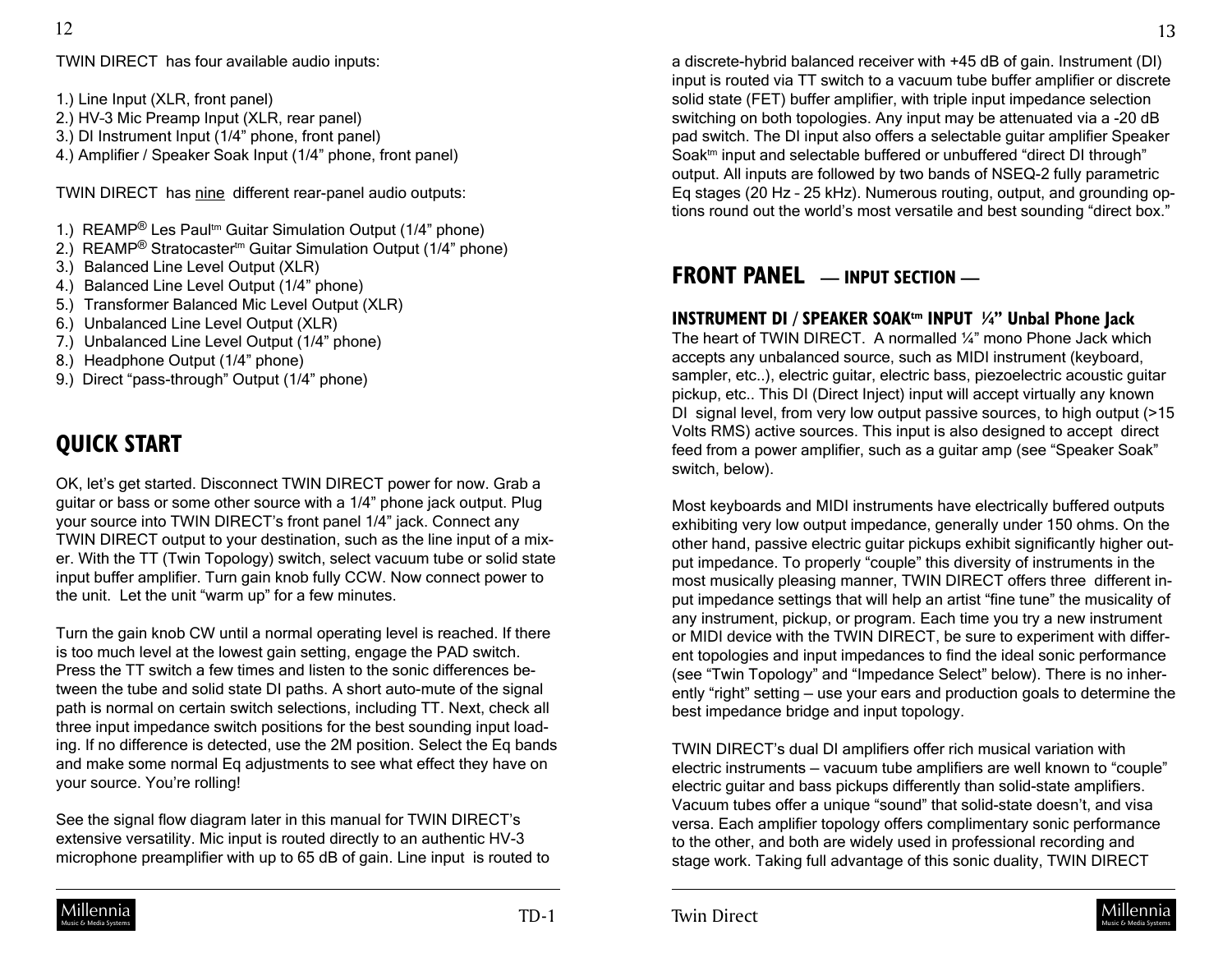

TD-I FRONT PANEL **TD-1 FRONT PANEL**

offers Millennia's Twin Topology® high voltage vacuum tube DI amplifier -and- all discrete J-FET transistor amplifier. Either topology is select able with the Twin Topology (TT) select switch. More information on this unique technology is found in the "Input TT" section, below.

#### **LINE INPUT + REAMP** ® **INPUT Balanced Female XLR**

Standard 3-pin XLR input (Pin 2 hot) which will accept any balanced or unbalanced line-level signal. A 20 dB pad (attenuator) is included for ultra-hot signals, but because of the TD-1's extremely high native line input headroom (+23 dBu) this pad should rarely be required (see "Pad" switch, below).

This input employs a discrete-hybrid, solid-state amplifier topology and fixed input impedance (6,900 ohms x 2). One common use of this input will be playback of recorded electric guitar or electric bass program. Guitar and bass program can be recorded and then played back at a later date directly into a guitar amplifier using TWIN DIRECT's patented REAMP feature. This allows an audio engineer to achieve the original "coupling" characteristics of a guitarist and live guitar amplifier without the guitarist's presence, thus allowing more time for experimentation with different guitar amps, room tones, and mic technique at any future time. (See "REAMP" section, below.)

Of course, TWIN DIRECT's Line Input is ideal for any other line-level source, including mixer outputs, recording device outputs, samplers, DAWs, synths, DACs, active instruments, outboard gear such as com pressors and stand-alone instrument preamplifiers.

### **DI INPUT IMPEDANCE SELECT Dual pushbutton switches**

A pair of switches which allow selection of three input impedances on the ¼" Instrument Input (above). Acoustic instrument pickups are especially sensitive to load impedance. Each input impedance will couple instru ments with varying sonic performance. Adjust these switches with each new source to find the most musically satisfying setting. In some cases, all three impedance settings will give very similar sonic results. In other cases, the differences will be obvious. Remember, "musically correct" is an artistic production judgement — only your ears can tell you which input impedance is optimal for your instrument and artistic goals. Settings are LOW (aprox 470 Kilohms), MEDIUM (aprox 2 Megohms), HIGH (aprox 10 Megohms). HIGH input impedance is achieved with both switches disengaged. DI input impedance is selectable only on DI input, not on mic or line inputs. 2M is recommended as the default setting.

15

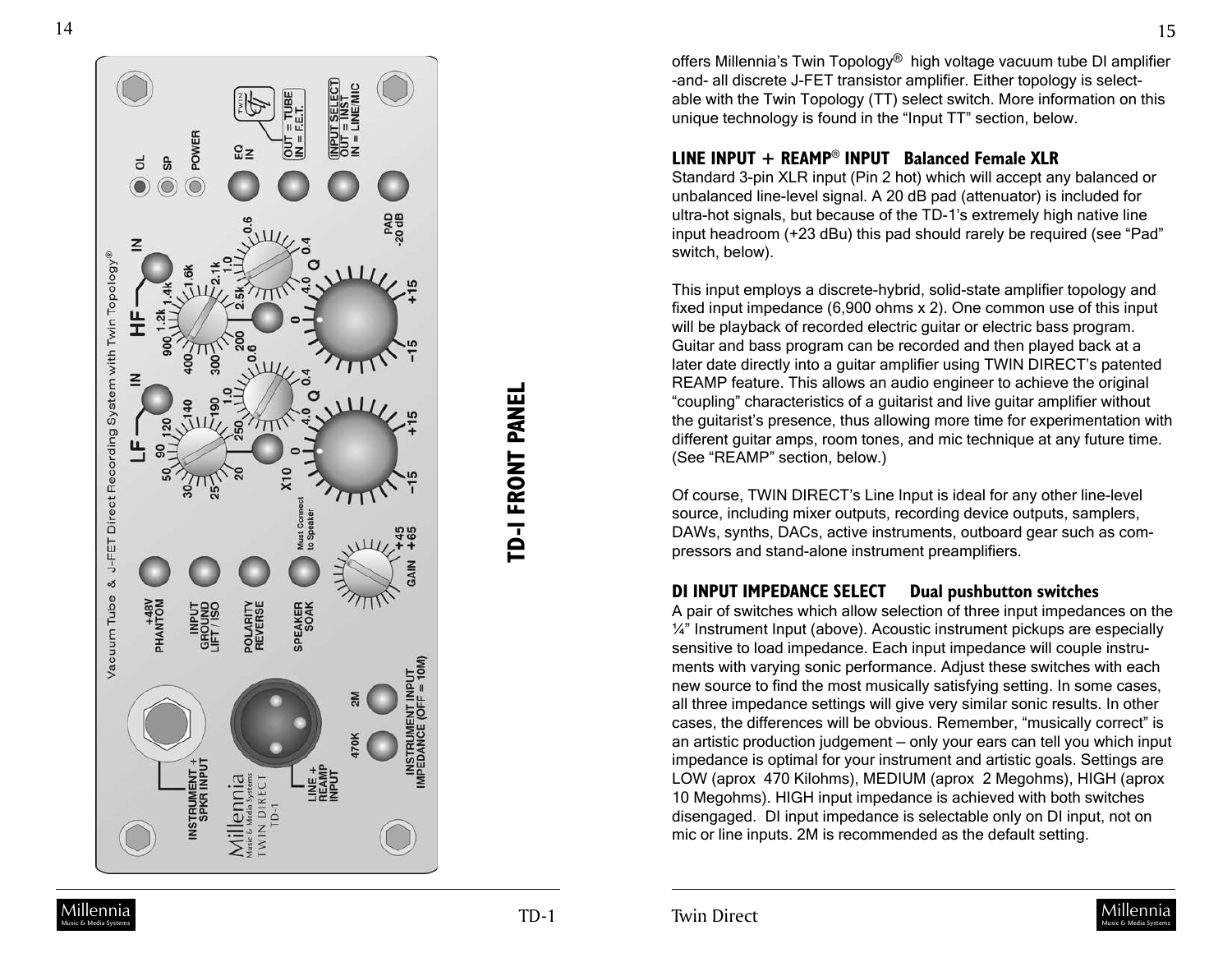## **+48V PHANTOM POWER Pushbutton Switch**

A switch which provides phantom power (+48 Volts DC) to the microphone. When this switch is depressed (illuminated red), phantom power is applied simultaneously through dual 6.81k ohm resistors to pins 2 and 3 of the rear panel three pin female XLR mic input connector. Use phantom power with condenser and other microphones requiring traditional phantom supply. Do not use phantom with ribbons, moving coil, and other microphones which do not require phantom power. Use care, as well, not to insert or extract mic cables from the TD-1 when phantom power is active. This could damage both microphone and the sensitive HV-3 front end.

## **INPUT GROUND LIFT / ISOLATE Pushbutton Switch**

A switch which removes the ¼" Instrument (DI) Input ground from TWIN DIRECT's internal audio grounding. This switch also employs an internal jumper which selects true ground lift, or ground "isolation" via resistive and capacitive coupling (See Jumper Map). When jumper is installed and this switch is depressed, ground is isolated via series resistance. When jumper is not installed (factory default), and switch is depressed, ground is lifted. A momentary pop may occur when lifting grounds – you may wish to remove power from the TWIN DIRECT when experimenting with any ground lifting technique.

Note that Input Ground Lift / Isolate should only be used in cases where a ground loop cannot be corrected by first lifting earth or output grounds. Lifting earth ground from power ground will usually correct ground loops and hum problems. Of course, for safety, never defeat the earth/chassis power cord ground bond. Always assure that the "third pin" (earth ground) on the IEC power cord remains connected to the TWIN DIRECT's IEC input connector. If you must lift earth ground, you may do this via the rear panel switch. (See "Earth Ground / Isolate Lift" switch and "Output Ground Lift" switch, below.)

### **POLARITY REVERSE Pushbutton Switch**

A switch which reverses polarity of the TD-1 signal path immediately after the gain adjustment amplifier. See Signal Flow Diagram for detail. Polarity on main outputs is flipped 180 degrees with respect to the input when this switch is depressed and illuminated.

## **SPEAKER SOAKtm INPUT Pushbutton Switch**

A switch which allows the Instrument DI / Speaker Soak Input (above) to accept signal directly from the output of a power amplifier connected to



a speaker cabinet. Note that the power amplifier must be plugged into speakers designed for the full power rating of the amplifier whenever the power amplifier is feeding the TWIN DIRECT. A typical application would be taking a parallel feed from a guitar amplifier or speaker cabinet during live or studio performance. Power amplifier output should be wired in "parallel" with speakers and the TWIN DIRECT's Instrument Input jack. TWIN DIRECT will not effect the sound or performance of the power amplifier or speakers. TWIN DIRECT will accept power amplifier input when this switch is depressed and illuminated. Insert a power amplifier into the TWIN DIRECT only when this switch is depressed and illuminated. Failure to do so could result in serious damage.

Wonderfully rich and spacious electric guitar recordings can be achieved by using a pair of microphones on a guitar speaker cabinet, along with a direct feed into TD-1's Speaker Soak input — with all three signals mixed together. Try using a pair of sonically dissimilar microphones, such as a Royer 121 and Josephson 606 (two of our favorites). Place each mic in a different position to maximize its unique strengths. One trick to maximize tonal "fullness" is to focus your ears on the "hum" and "hiss" of an idle guitar amp speaker, then position mics to maximize the depth and presence of that hum and hiss.

#### **GAIN CONTROL**

A potentiometer offering up to 65 dB of gain for the mic input and 45 dB for instrument and line .

## **— FRONT PANEL: EQUALIZER SECTION —**

#### **PARAMETRIC EQ BAND IN/OUT Pushbutton Switch "IN"**

A switch (2 ea) which places its associated Eq band in circuit or out of circuit. There are two bands of fully parametric equalization on the TD-1. Frequency bands are labeled LF [20 Hz - 2.5 kHz] and HF [250 Hz - 25 kHz]. An Eq band is in circuit when its associated band switch and main Eq on/off switch (below) are depressed and LEDs are illuminated. Because of the equalizer's unique network-shunt design, Eq bands should have no detectable sonic signature when they are in circuit as long as the boost/cut control is set at zero. Band In/Out switches are provided both for comparing a single Eq band setting versus flat-band response, and for bypassing the Eq band entirely.

### **PARAMETRIC EQ BOOST/CUT CONTROL**

Conductive plastic rotary potentiometer (2 ea) offering up to 15 dB of

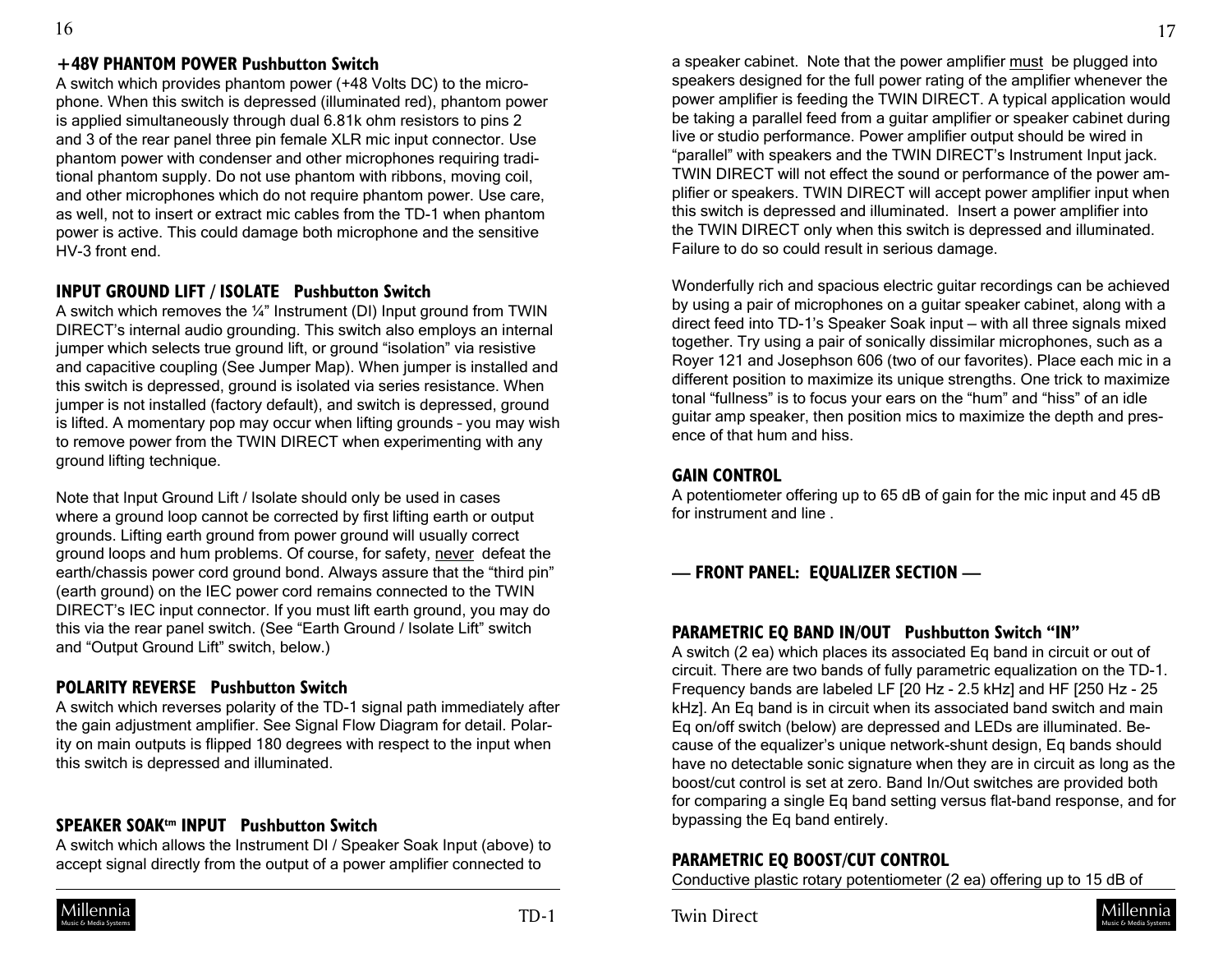boost and cut. Frequency curve shape is peak/dip type (see "Q"). The Boost / Cut potentiometer has 21 detent positions for accurate repeatability and session logging. Detents can be removed by the factory upon customer request.

## **PARAMETRIC EQ FREQUENCY CONTROL**

Conductive plastic rotary potentiometer (2 ea) which sweeps all center frequencies from 20 Hz to 25 kHz. The low band (LF) sweeps 20 Hz to 250 Hz -or- 200 Hz to 2.5 kHz, depending on the status of Frequency Range Switch (below). The high band (HF) sweeps 250 Hz to 2.5 kHz -or- 2.5 kHz to 25 kHz, depending on the status of Frequency Range Switch (below). This control is optionally available with 21-step detents for accurate repeatability and logging.

## **PARAMETRIC EQ FREQ RANGE SELECT Pushbutton Switch "10X"**

A switch (2 ea) which selects 1X or 10X parametric frequency multiplier. When switch is depressed and corresponding LED is illuminated, frequencies as shown on front panel legend are multiplied by 10X. When switch is not depressed and LED is not illuminated, frequencies are as shown on front panel legend.

## **PARAMETRIC EQ QUALITY CONTROL "Q"**

Conductive plastic rotary potentiometer (2 ea) which sweeps "Q" (Quality factor) from 0.4 to 4.0. "Q" is defined as the ratio of the center frequency to the bandwidth. For example, a filter boost setting with "3 dB down" points near 100 Hz and 1000 Hz exhibits a "Q" of approximately 0.4. To achieve a reasonably equivalent response of shelving Eq, simply dial in the broadest Q (0.4) and boost or cut near a typical frequency extreme (e.g., 50 Hz or 10 kHz). This control is optionally available with 21-step detents for accurate repeatability and session logging.

## **PARAMETRIC EQ IN/OUT SELECT Pushbutton Switch "EQ IN"**

A switch which places the single (yes, only one) active Eq amplifier in the signal path. Minimal signal path Eq topology assures consistently faithful musical performance.

## **LED INDICATORS Power / SP / OL**

Three LEDs (Light Emitting Diodes) which indicate the presence of DC power (Amber), the presence of a nominal (-25 dBu) audio signal (Green), and the presence of an audio signal which has exceeded +26 dBu at the balanced line level output (Red). Note that TWIN DIRECT's balanced line level output has a maximum output level of +32 dBu. As such, when the red overload LED turns on, the TD-1 balanced line output is not clipping, but has twice the reserve output voltage headroom remaining before clipping. The OL LED is set to indicate a maximum operating level in typical audio environments.

## **INPUT "TT" TWIN TOPOLOGY Pushbutton Switch**

A switch which selects the amplifier topology used to buffer the DI Instrument Input. When switch is depressed and illuminated, the Instrument Input is routed to an all-discrete, solid-state J-FET (field-effect transistor) DI buffer amplifier providing musically accurate Millennia audio performance. When switch is not depressed and not illuminated, the Instrument Input is routed to a high voltage twin triode vacuum tube (12AT7) DI buffer amplifier which can provide a softer, rounder tonal coloration. Note that Twin Topology input amplifiers are available only on the DI input, not on the Mic or Line inputs. Mic and Line inputs are routed directly to a discrete-hybrid solid-state amplifier (see Signal Flow Diagram).

## **INPUT SELECT Pushbutton Switch**

A switch which selects between the Line/Mic and Instrument inputs. When switch is depressed and illuminated, the Line/Mic Input is selected. When switch is not depressed and non-illuminated, the Instrument DI Input is selected.

## **PAD -20 dB Pushbutton Switch**

A switch which attenuates ("pads") all inputs (balanced or unbalanced) by -20 dB, thus increasing the maximum input headroom. Pad is engaged when switch is depressed and illuminated. In most recording or stage applications, this pad will not be necessary and is included only for unusually hot sources.

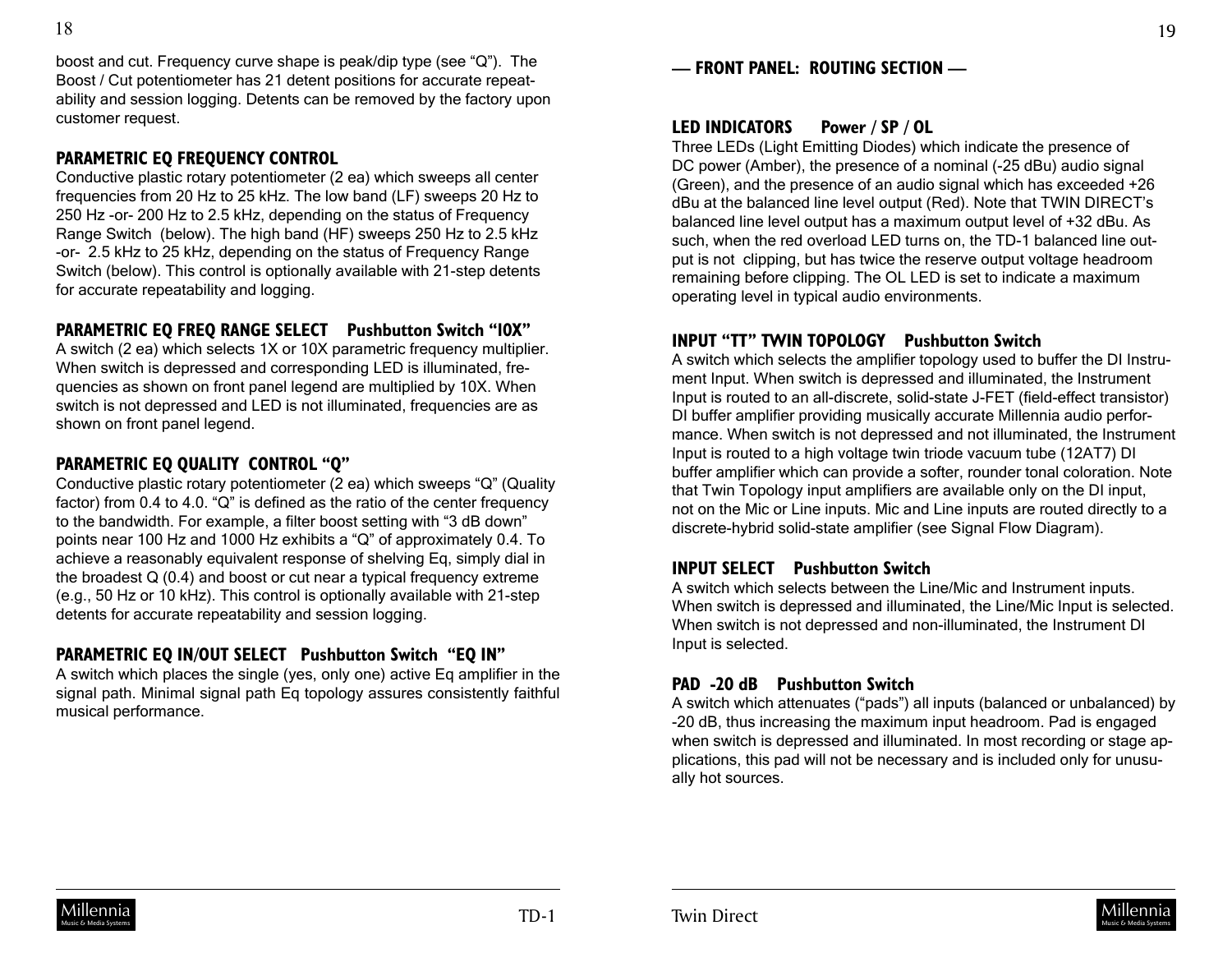# **REAR PANEL**

## **MICROPHONE INPUT "HV-3 MIC IN"**

Millennia's HV-3 microphone preamplifier is a world standard in classical and critical acoustic music recording. Used to record well over half of all major Hollywood film scores, chosen by countless recording and touring artists, employed by numerous microphone manufacturers for research and development, and found in more symphony and opera halls than any other — we believe there is no better choice when musical reality and dynamic uniformity are sonic priorities.

HV-3 input is a conventional 3-pin female XLR input jack for use with all standard balanced microphones, both phantom and non-phantom pow ered. Provides +48 Volts DC Phantom powering via front panel switch. Input impedance is approximately 6,200 ohms with phantom power switched in.

Microphone Input shares the same internal signal path as the balanced line level (front panel) input but is not designed as a mixing path. For opti mal performance when line input is in use, disconnect microphone, and visa versa. To achieve a signal path that is identical to Millennia's HV-3B, HV-3C, or HV-3D units, use the active balanced line output (Main Output #1, below).

Pin 2 is positive polarity. Pin 3 is negative polarity. Connector contacts are Neutrik gold plated. It is suggested that XLR cable connectors used with the TD-1 employ identical plating. Maximum microphone input level is +23 dBu. For reference, a Neumann U87Ai directly in front of a screaming vocalist (127 dB SPL) will output approximately -6 dBu.

## **TRANSFORMER-COUPLED (GALVANIC ISOLATION) BALANCED OUTPUT**

Unsatisfied with "off-the-shelf" DI transformer solutions, Millennia de signed a superior DI-dedicated transformer from the ground up. This superior large geometry transformer (Millennia type DIT-01) exhibits better than 3 Hz to 300 kHz frequency response (-3 dB), very low distor tion, and excellent phase uniformity.

Output employs conventional 3-pin male XLR connector providing the transformer-coupled, fully "galvanically isolated" microphone level signal. Pin 1 is ground. Pin 2 is positive polarity. Pin 3 is negative polarity. Out put impedance is approximately 150 ohms, which is nominally equivalent to most professional recording microphone. Ground (pin 1) may be lifted by engaging (up position) the toggle switch to the right of this XLR (see rear panel drawing).





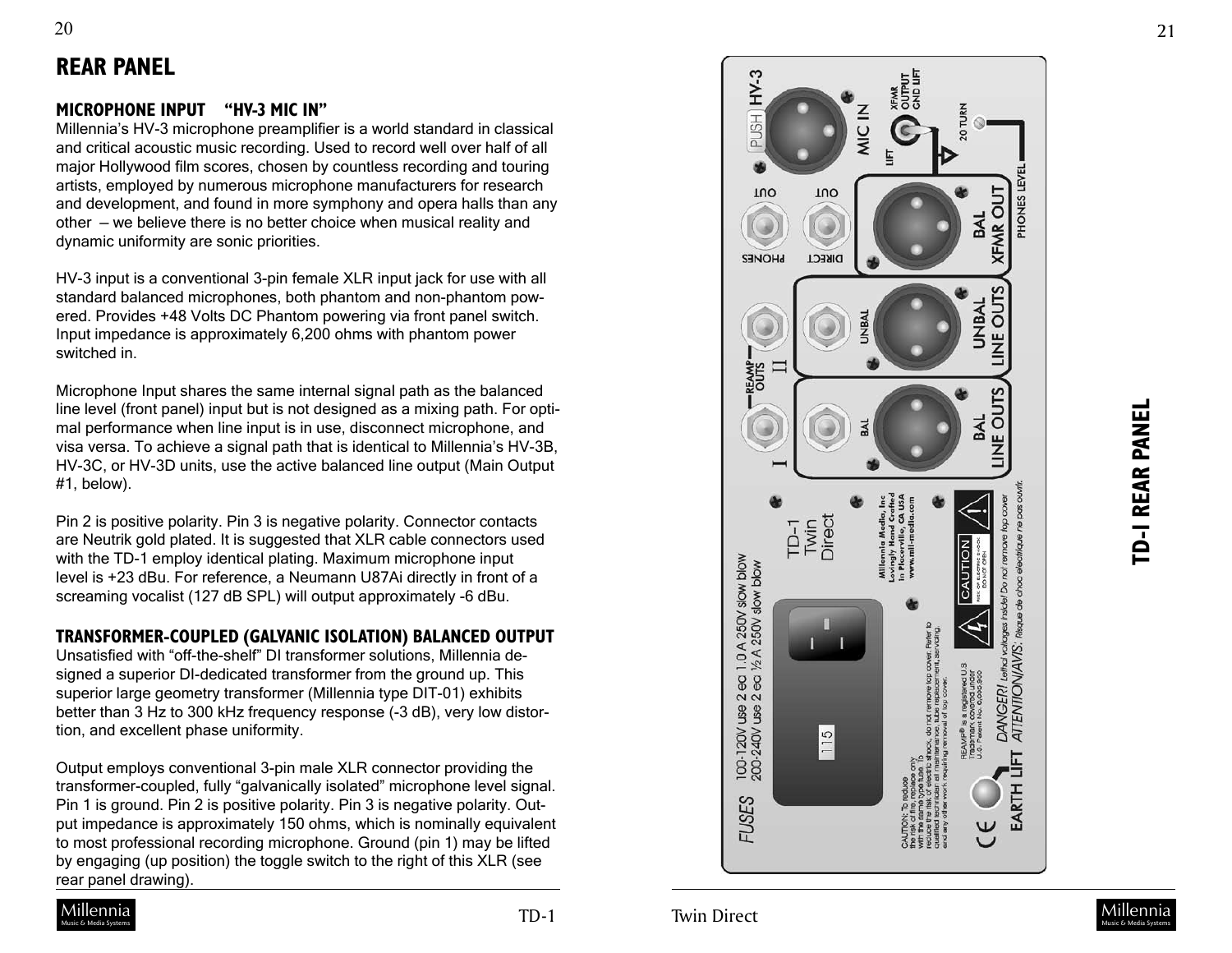Use this transformer-isolated output when (1) you require a microphonelevel signal or simply desire the coloration effect offered by certain outboard mic preamps, (2) your application requires 100% galvanic isolation, or (3) as a last resort if the Line Output (above) level is too hot, or if your destination cannot handle line-level program. Output XLR connector contacts are Neutrik gold plated. It is suggested that XLR cable connectors used with the TD-1 employ identical plating.

## **TRANSFORMER OUTPUT GROUND LIFT Toggle Switch**

A toggle switch which, when in the up position, lifts internal ground from the Transformer-Coupled Output (above). When switch is in down position, Transformer Output XLR Pin 1 sources internal analog ground.

### **MAIN OUTPUT #1 "BAL LINE OUTS"**

Conventional three pin male XLR and 1/4" stereo phone connectors wired in parallel, providing differentially balanced active line level output. Can be used simultaneously with all other outputs. Pin 1 (sleeve) is ground. Pin 2 (tip) is positive polarity. Pin 3 (ring) is negative polarity. See Jumper Map for instructions on changing configuration for Pin 3 positive polarity. This balanced line level output is capable of driving 600 ohm loads and long, high capacitance cables with a maximum output level of +32 dBu. Outputs may be configured in an unbalanced pin 2 (tip) hot configuration by either grounding pin 3 (ring), or taking pin 2 directly as an unbalanced signal while floating (not connecting) pin 3 (ring). In the latter configuration, output is 6 dB lower than the former configuration. XLR connector contacts are Neutrik gold plated. It is suggested that XLR cable connectors used with the TD-1 employ identical plating.

## **MAIN OUTPUT #2 "UNBAL LINE OUTS"**

Conventional three pin male XLR and 1/4" mono phone connectors wired in parallel, providing unbalanced active line level outputs. Can be used simultaneously with all other outputs. Pin 1 (sleeve) is ground. Pin 2 (tip) is positive polarity. Pin 3 (ring) is ground. These unbalanced line level outputs are capable of driving 600 ohm loads and long, high capacitance cables with a maximum output level of +26 dBu. Outputs are 100% discrete solid state (total of seven Field Effect Transistors) and are fully Class-A biased. These outputs will usually drive balanced / differential destinations with no interface concerns. In the rare instance where a balanced destination exhibits difficulty with an unbalanced source, use the balanced XLR or ¼" line output (above). XLR connector contacts are Neutrik gold plated. It is suggested that XLR cable connectors used with the TD-1 employ identical plating.

## **INSTRUMENT DI DIRECT OUTPUT "DIRECT OUT"**

Conventional ¼" phone jack providing unbalanced output directly ("multed") from DI input — before vacuum tube or discrete transistor impedance buffers. This output is taken directly from the ¼" DI input jack. Direct Output can be used simultaneously with all other outputs. Ring and Sleeve are ground. With a positive input polarity, Tip is positive-going output polarity. This passive Direct Output can be also jumper selected with active buffering from DI input. (See Jumper Map and Signal Flow Diagram later in manual.) IMPORTANT: Using the Direct Output (buffered or unbuffered) will impact DI input impedance. Unless you have a specific application for the direct output, it is best to leave this output unconnected.

## **REAMP**® **OUTPUTS "REAMP I" & "REAMP II"**

Conventional 1/4" female phone connectors (2 ea) providing passiveguitar-pickup emulation via the patented REAMP technology (U.S. Pat no. 6,005,950). Tip is signal positive polarity, Ring and Sleeve are galvanically isolated ground. Millennia helped develop the original REAMP concept, and now refines REAMP-ing technology to more effectively emulate the output characteristics of Stratocaster® style single-coil pickups (REAMP Type I) and Les Paul® style dual-coil "hum bucking" pickups (REAMP Type II). Both REAMP outputs can be used simultaneously along with all other TWIN DIRECT outputs.

"Active sources" such as Tape Machine, DAW, and Hard Disk Recorder provide an output impedance roughly 100 times lower than found on passive electric guitar pickups. Driving a guitar amplifier from such active sources will often result in a signal that sounds too "clean." TWIN DIRECT's patented REAMP guitar simulation magnetics provide both level and impedance matching characteristics which mimic traditional electric guitar pickups, thus tricking the guitar amplifier to sound like a live guitarist is playing. Use REAMP outputs to "re-amplify" a guitarist's performance at a later date, allowing unlimited time for experimentation with different guitar amplifiers and miking techniques long after the guitarist has gone home.

REAMP outputs are driven from specially wound shielded magnetics designed to closely emulate the output characteristic of each guitar pickup. TD-1 outputs can also be special-ordered with dual Les Paul or dual Strat emulation transformers. As of this writing, other emulation transformers (Jazz Bass, Precision Bass, etc..) are in development, though REAMP Type II should perform adequately with most bass guitar program.



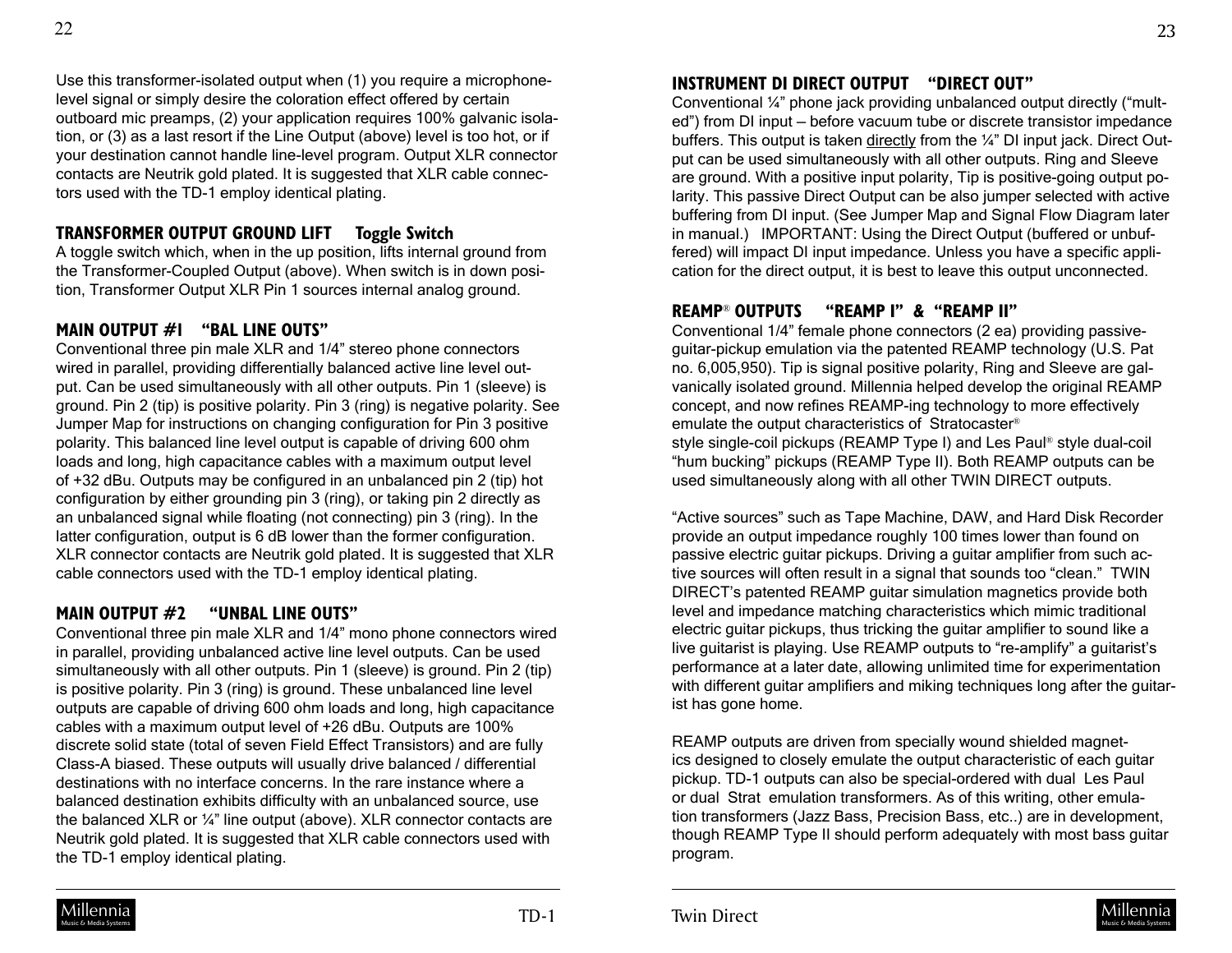With thanks to our local AES President, Tim Pratt, internal polarity reversing jumpers are now provided on each REAMP output (see Jumper Map for detail.) The recording engineer may encounter a situation where reversing relative polarity of a REAMP output will give improved artistic results. Note that the relative polarity of other TWIN DIRECT outputs remain unchanged, and may be used simultaneously with REAMP outputs to achieve a wide range of unique "mixed tonality" effects. Hey, experiment and be daring — you might just find a sound with "hit" written all over it.

Millennia is also indebted to Professor Steve Errede at the University of Illinois (Urbana) for his brilliant research into the electro-physics of guitar pickups. We're constantly looking for ways to improve our products. If there is an instrument pickup you would like Millennia to emulate, contact us.

#### **HEADPHONE OUTPUT "PHONES"**

Conventional 1/4" phone jack providing monophonic headphone output. Output level is adjustable via an inset "PHONES LEVEL" trimmer potentiometer (below). Tip and Ring are signal positive polarity, Sleeve is ground. Headphone output has been optimized for use with Sennheiser model HD-600, though any professional headphone will work great.

### **HEADPHONE OUTPUT LEVEL "PHONES LEVEL"**

Twenty-turn trimmer potentiometer which controls the Headphone Amplifier Output level. To make a level adjustment, use only an insulated "trimpot wand" designed specifically for trimpot adjustment. Use of a non-insulated screwdriver could damage your TD-1.

### **EARTH GROUND LIFT "EARTH LIFT" Pushbutton Switch**

A switch through which Earth ground is connected to internal power and audio ground. Depressing and illuminating this switch will lift Earth ground from internal audio and power ground paths, and may cure a ground "hum" problem. When using this switch, the integrity of the Earthto-Chassis ground bond is never compromised. Do not lift or defeat the

Earth grounding pin on the AC power plug or receptacle.

## **AC VOLTAGE MAINS SELECTION "100-120" or "200-240"**

A power entry module with removable fuse holder block. This fuse holder block is selectable for 100 - 120 Volt or 200 - 240 Volt worldwide mains powering. The fuse block contains two fuses — one fuse is in series with the hot power line while the other fuse is in series with the neutral

power line. Both fuses must be installed. To change the mains voltage selection, remove IEC power connector and assure that the TD-1 is not connected to mains power. With a non-conductive tool, gently pry the fuse block away from the power entry module. Remove the two fuses and replace both with type as shown below. Slide out the internal PC Board, turn it over, and reinsert the PCB so that the desired AC mains voltage appears in the viewing window. Double check that the fuses installed correspond to the AC mains voltage range which appears in the viewing window. Gently push the fuse block back until it snaps flush and snug.

#### **FUSES:**

For 100-120 VAC mains, use two 5 x 20 mm, 500 mA, slow blow (N. America), 250 V, Littelfuse 218 or equiv. For 200-240 VAC mains, use two 5 x 20 mm, 250 mA, slow blow (N. American), 250 V, Littelfuse 218 or equiv.

#### **POWER ENTRY "IEC Power Receptacle"**

An IEC-type AC line-power receptacle for use with removable cords. Use only the power cord provided with the TD-1 unit or equivalent U/L approved type SV, SVT, SJ, or SJT AC power supply cord. Never defeat the third pin earth ground on the power cord. If earth ground lifting is desired, use the Earth Lift switch (see above).

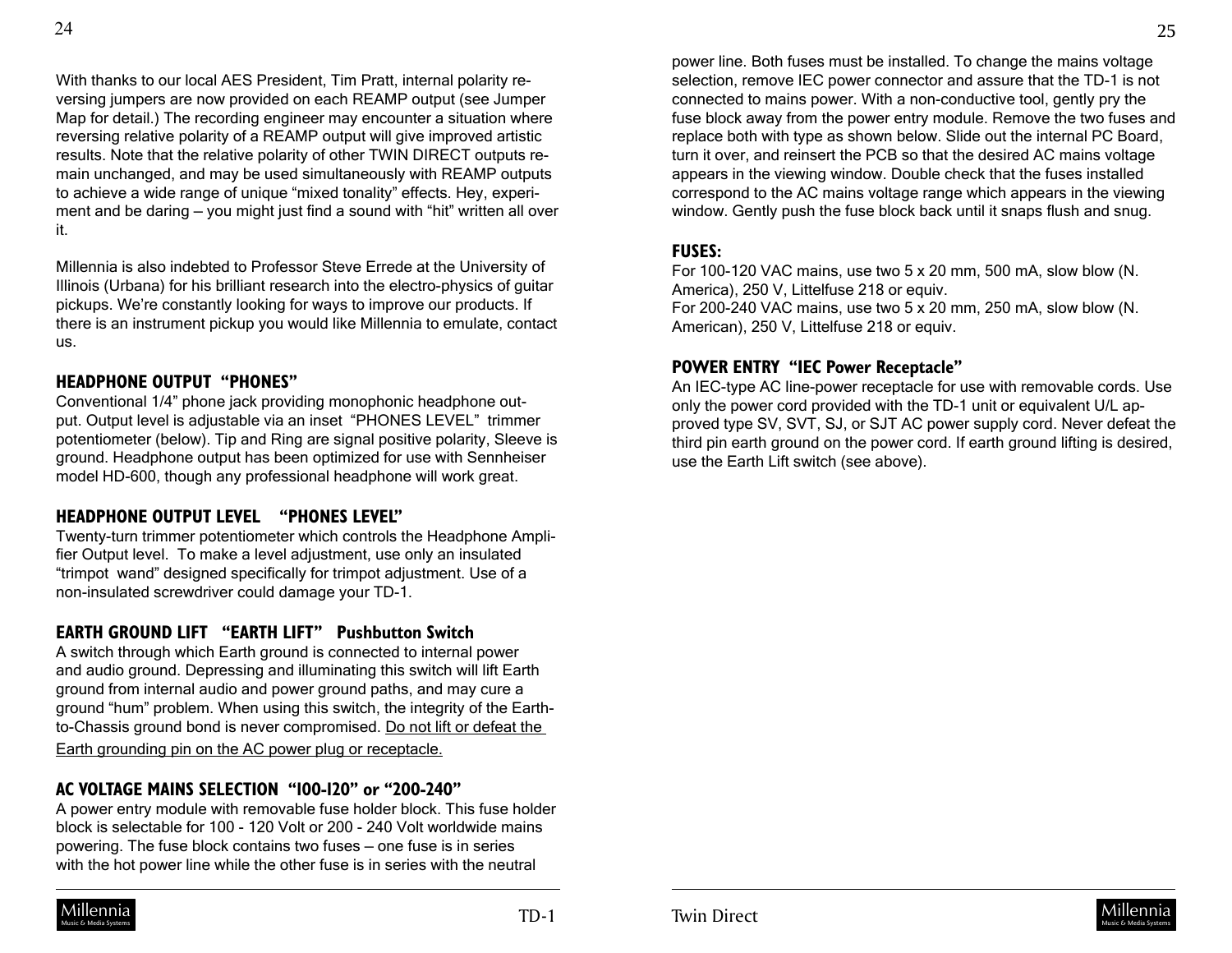



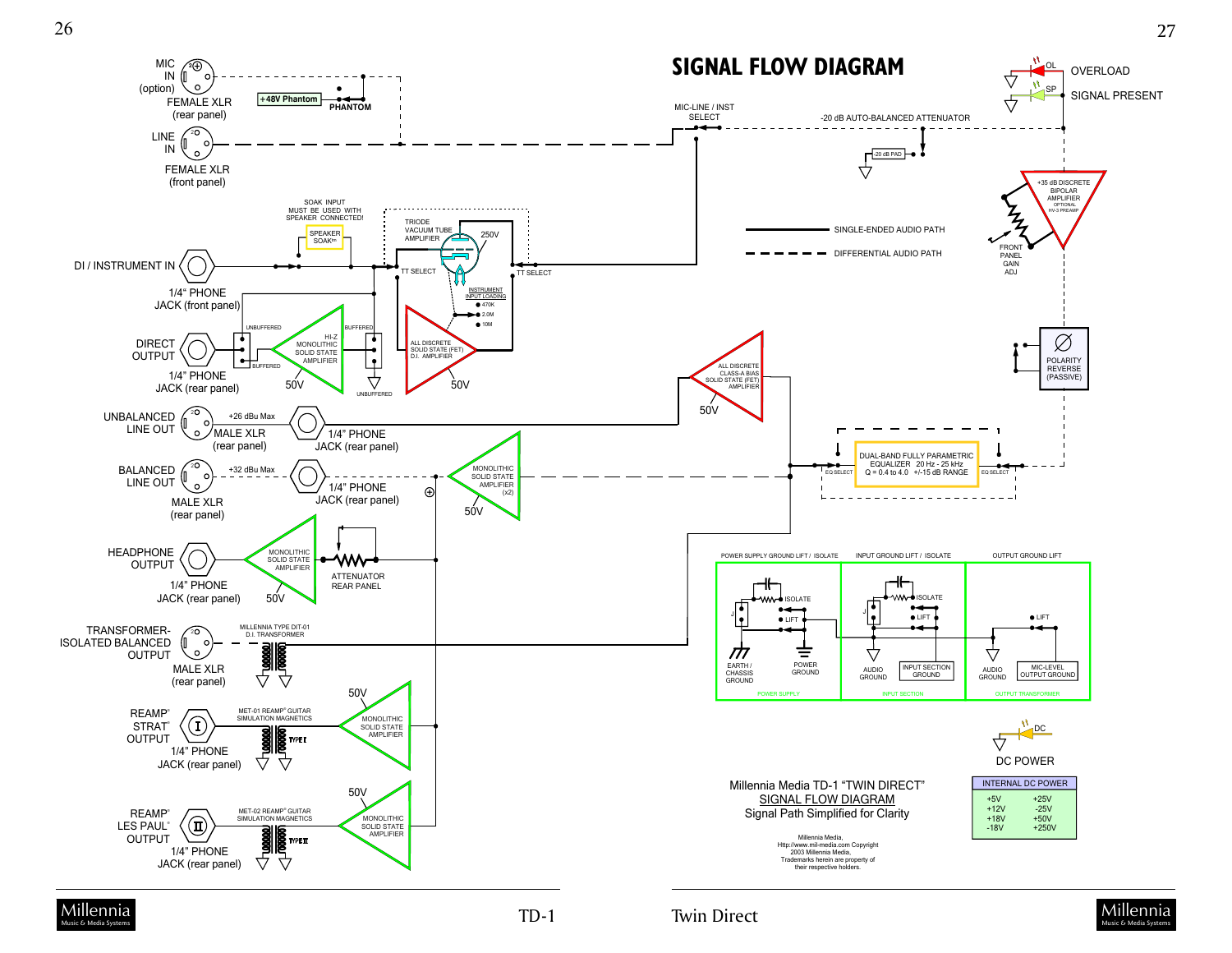## **GROUND LIFTS & ISOLATES**

Grounding remains a subject of debate within the audio community, yet standard grounding practices, such as outlined by Muncy, Atkinson, Giddings, Windt, Fause, (et al) in their foundational AES Journal papers (J. Audio Eng. Soc. Vol 43 No. 6 1995 June), define clearly the safest and best performing grounding practices for both recording engineers and product designers. Design inconsistencies among audio product manufacturers, along with the variables of real-world recording environments (such as AC power irregularities in large auditoriums and old churches) can present the recording engineer with "ground" far from zero volts potential, or even multiple "AC power grounds" exhibiting varying potential throughout a building or stage.

Because of these wide variations, a well-designed DI box must effectively anticipate all manner of audio and electrical systems. To remedy most interface problems, TWIN DIRECT provides five different methods of ground alteration options, allowing an unusually high level of user control over hums and potential mismatch.

### **A WORD ON ISOLATION**

Inside TWIN DIRECT are jumpers which allow Input and Earth Ground Lift switches to be converted to Ground Isolation paths. Ground Lift is a complete removal of all internal ground paths (earth, power, or audio) from the targeted audio connector(s). Ground Isolation is a technique whereby the ground path of targeted connector(s) is delivered in series with certain passive components. Ground remains "sensed" at the connector(s), yet it becomes "isolated" via series resistance. If pure ground lifting does not cure a hum problem, isolation may be an effective technique.

Ground lift and isolation options are presented in the Rear Panel, Front Panel, and Jumper Map sections of this manual. When encountering hums or buzzes, try altering TWIN DIRECT's internal grounding, as follows: (1) Earth Ground Lift, (2) Input Ground Lift, (3) Using Transformer Output, (4) Using Transformer Output with Ground Lift, (5) Input Ground Isolate. By itself, the galvanically isolated DIT-01 transformer output will provide an ideal source of ground isolation. For your personal safety and the safety of others, never under any circumstance lift earth ground before it enters the TWIN DIRECT's IEC power connector. When IEC earth ground is secured, earth-to-chassis safety integrity is preserved under all circumstances, regardless of TWIN DIRECT's internal ground lift or ground isolation selections.

# **JUMPER MAPS**

## **INPUT PCB**



Direct Output Buffered / Non-Buffered Output Jumper Input Ground Lift / Isolate Jumper — Input Board

For more on jumper options inside the TWIN DIRECT, please refer to the Signal Flow Diagram and detail instruction pages. Remember, before you remove TWIN DIRECT's top cover, always assure that the IEC AC power plug has been disconnected for at least five minutes. This will allow potentially lethal voltages inside the TWIN DIRECT to dissipate to a safe level.



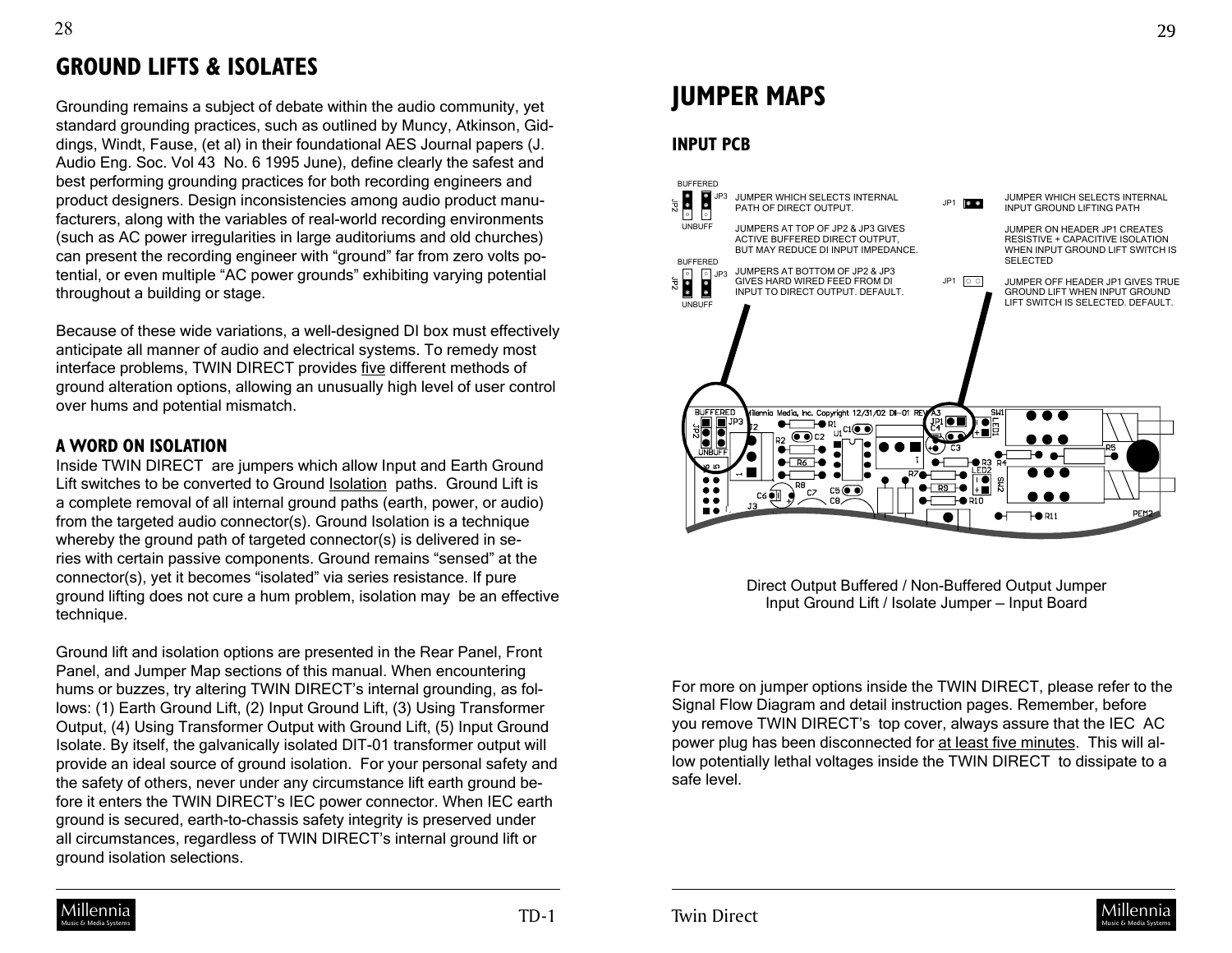# **JUMPER MAPS**

#### **MAIN PCB**



Reamp and Balanced Line Output Polarity Jumpers — Main Board

For more on jumper options inside the TWIN DIRECT, please refer to the Signal Flow Diagram and detail instruction pages. Remember, before you remove TWIN DIRECT's top cover, always assure that the IEC AC power plug has been disconnected for at least five minutes. This will allow potentially lethal voltages inside the TWIN DIRECT to dissipate to a safe level.

#### ASSEMBLY OF TWO TD-I UNITS FOR 19" RACK MOUNTING

- > Remove IEC AC power cord from both units and let sit without power applied for at least five minutes before opening.
- >Remove 10 flathead top cover screws from each unit and remove top covers.
- Align units side by side so that the side mounting holes line up (see ovals on diagram). Only four mounting positions are required.
- Attach and tighten 4 ea #8-32 x 3/8" Philips pan head stainless steel screws with lock washers in the holes shown on diagram. Alternate the front screws and rear screws so that two screws start from the left unit and two screws start from the right unit.
- Replace both top covers and replace 10 flathead screws per cover.
- > Locate left and right rack ears. Fasten each rack ear on its respective side using 3 ea #8-32 x 3/8" Philips flat head stainless steel screws per rack ear.
- > The assembled stereo pair of TD-1 direct boxes is now ready to mount into a standard 19" rack.





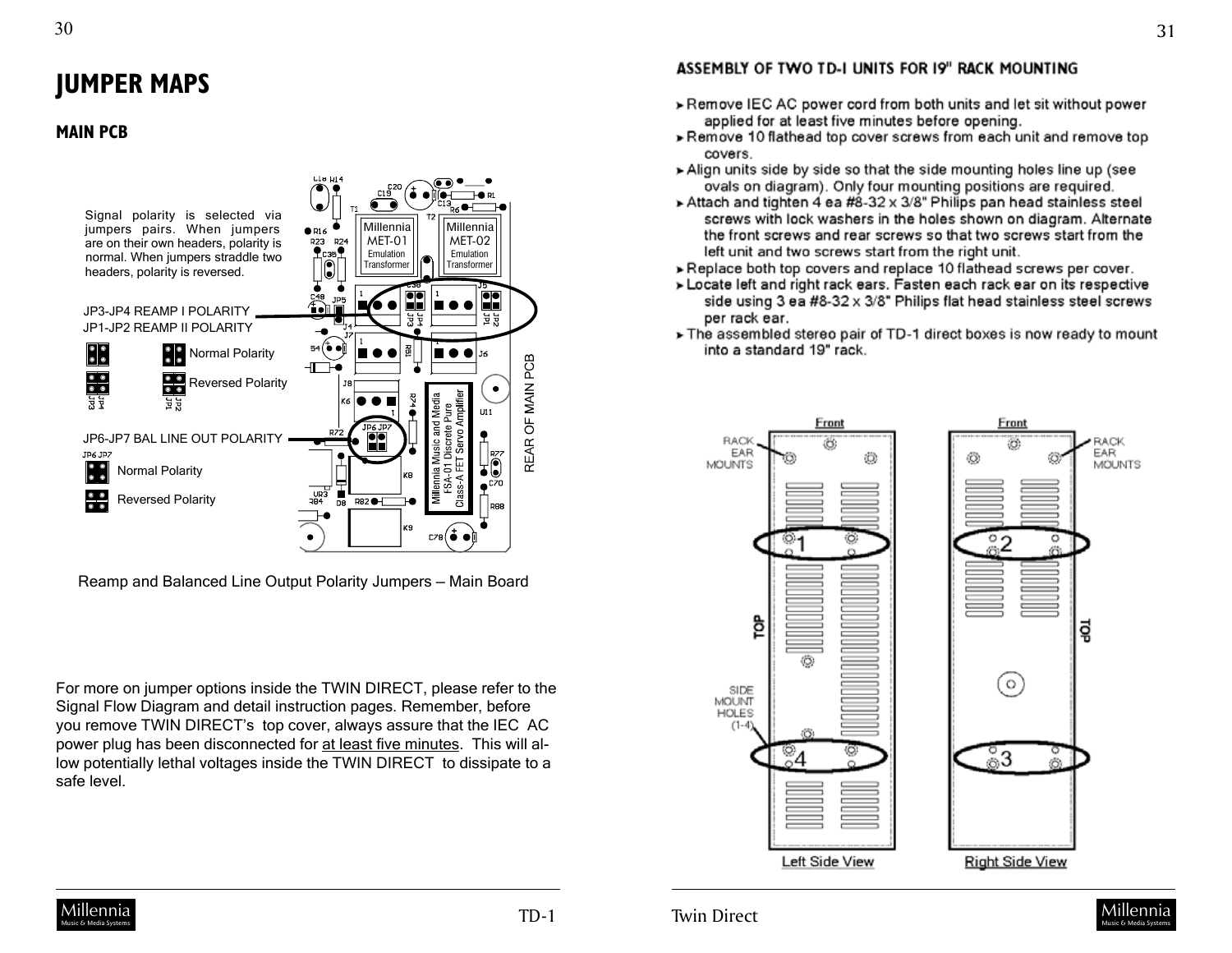### **ASSEMBLY OF FOUR RUBBER FEET**

32

- Locate four large rubber feet and four #10-32 x 5/8" pan head phillips mounting screws, included with TD-1 shipping box.
- Using a #2 phillips screwdriver, attach each rubber foot with a single #10-32 x 5/8" pan head screw and tighten snug.
- Rubber feet attach at each corner on the TD-1 bottom, per diagram below.
- Note that the four provided mounting screws must be used to mount rubber feet. Using screws of a longer length could cause serious damage to TD-1's internal electronics components.



#### **ASSEMBLY OF CARRYING HANDLE**

- ► Locate steel carrying handle and two #8-32 x 3/8" flat head phillips mounting screws, included in TD-1 shipping box.
- TD-1 is designed so that the carrying handle will mount on the top cover or side panel.
- Using a #2 phillips screwdriver, attach handle to chassis with the provided #8-32 x 3/8" pan head screws.
- Note that the provided mounting screws must be used to mount the handle. Using screws of a longer length could cause serious damage to TD-1's internal electronics components.

#### **TD-1 GIG BAG (OPTION)**

A rugged Cordura nylon custom-made "Gig Bag" is available for the TD-1. Pack your TD-1 into its glove-fitted Gig Bag for protection when traveling, or keeping TD-1 clean and safe when not in use. Includes shoulder strap, and pockets for storing cables.

## [Millennia](http://www.mil-media.com)

## **PERFORMANCE GRAPHS**



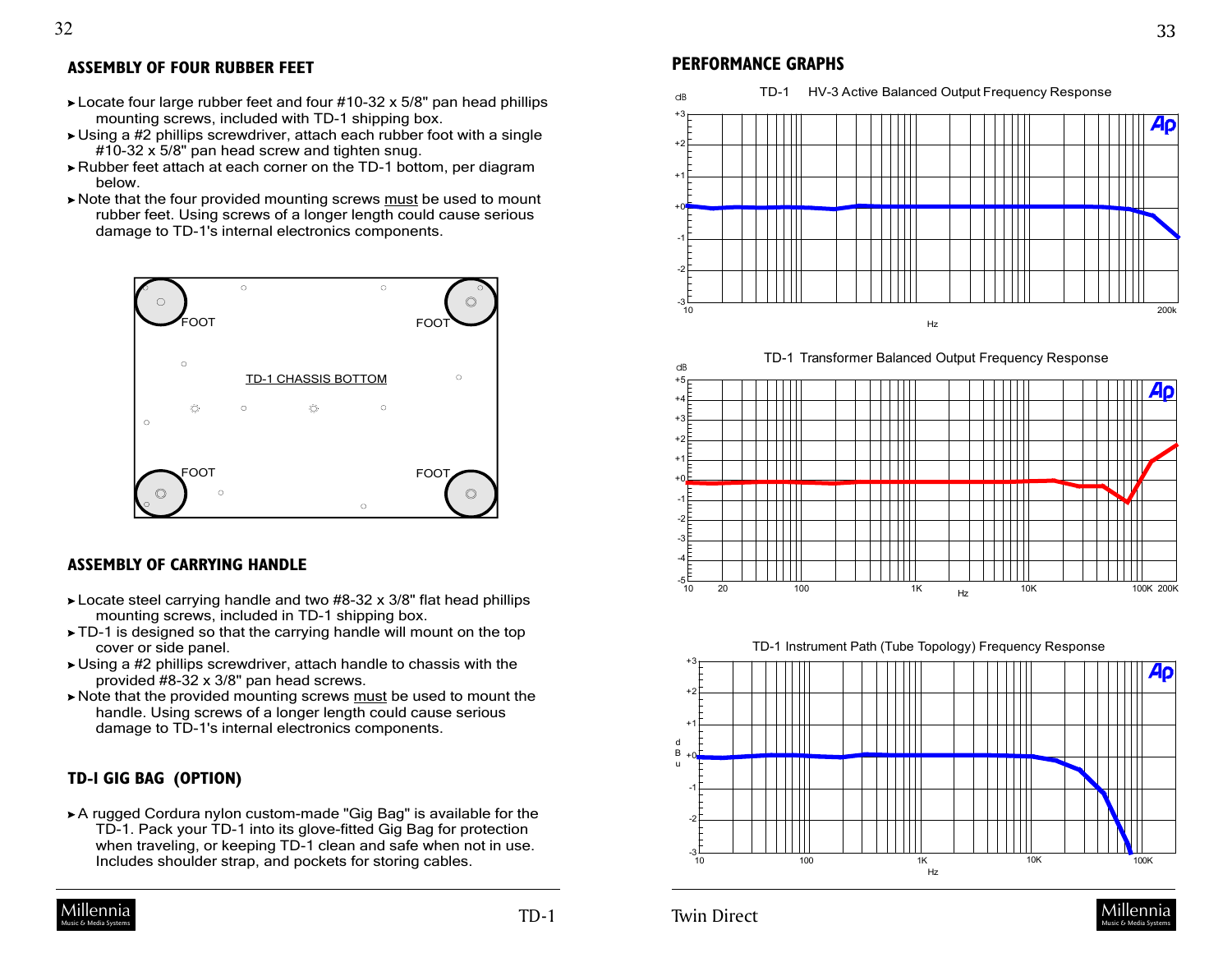d e g

 $\Box$ 

 $\Box$ 

TD-1 Line / Mic THD (Active Balanced +27 dBu output)





*TD-1*

TD-1 represents the work of many dedicated individuals. Millennia takes this opportunity to recognize the team that made it happen: Daniel & Cynthia La Grou, Mike Johnson, Larry Boyle, Peggy Smith, Joshua & Jason Galbraith, Darrell Ziebell, Debby Billington, and Charlotte Flowers.



TD-1 Instrument Path (Solid State Topology) THD TT 1

**<sup>20</sup> 20k Hz**

╾┽╾┽╾┽┽┽

TD-1 Instrument Path (Tube Topology) THD

Hz

 $\Box$ 

┯

++++

TD-1 Mic Path Phase Response





0.0004

0.5

0.001 0.002  $0.005$  $0.0$ 0.02 0.05  $0.1$  $0.2$ 

**%**

0.5

 $-30 - 20$ 

- <del>- 17 - 17</del>

┯╈

ĦĦ ┯

 $\Box$ 

 $\begin{tabular}{c} \multicolumn{1}{c} {\textbf{++}} \\ \multicolumn{1}{c} {\textbf{++}} \\ \multicolumn{1}{c} {\textbf{--}} \\ \multicolumn{1}{c} {\textbf{--}} \\ \multicolumn{1}{c} {\textbf{--}} \\ \multicolumn{1}{c} {\textbf{--}} \\ \multicolumn{1}{c} {\textbf{--}} \\ \multicolumn{1}{c} {\textbf{--}} \\ \multicolumn{1}{c} {\textbf{--}} \\ \multicolumn{1}{c} {\textbf{--}} \\ \multicolumn{1}{c} {\textbf{--}} \\ \multicolumn{1}{c} {\textbf{--}} \\ \multicolumn{1}{c} {\textbf{--}} \\ \multicolumn$ 

-20  $-10$ +0

+30

 $+10$ +20

Music & Media Systems TD-1 Twin Direct